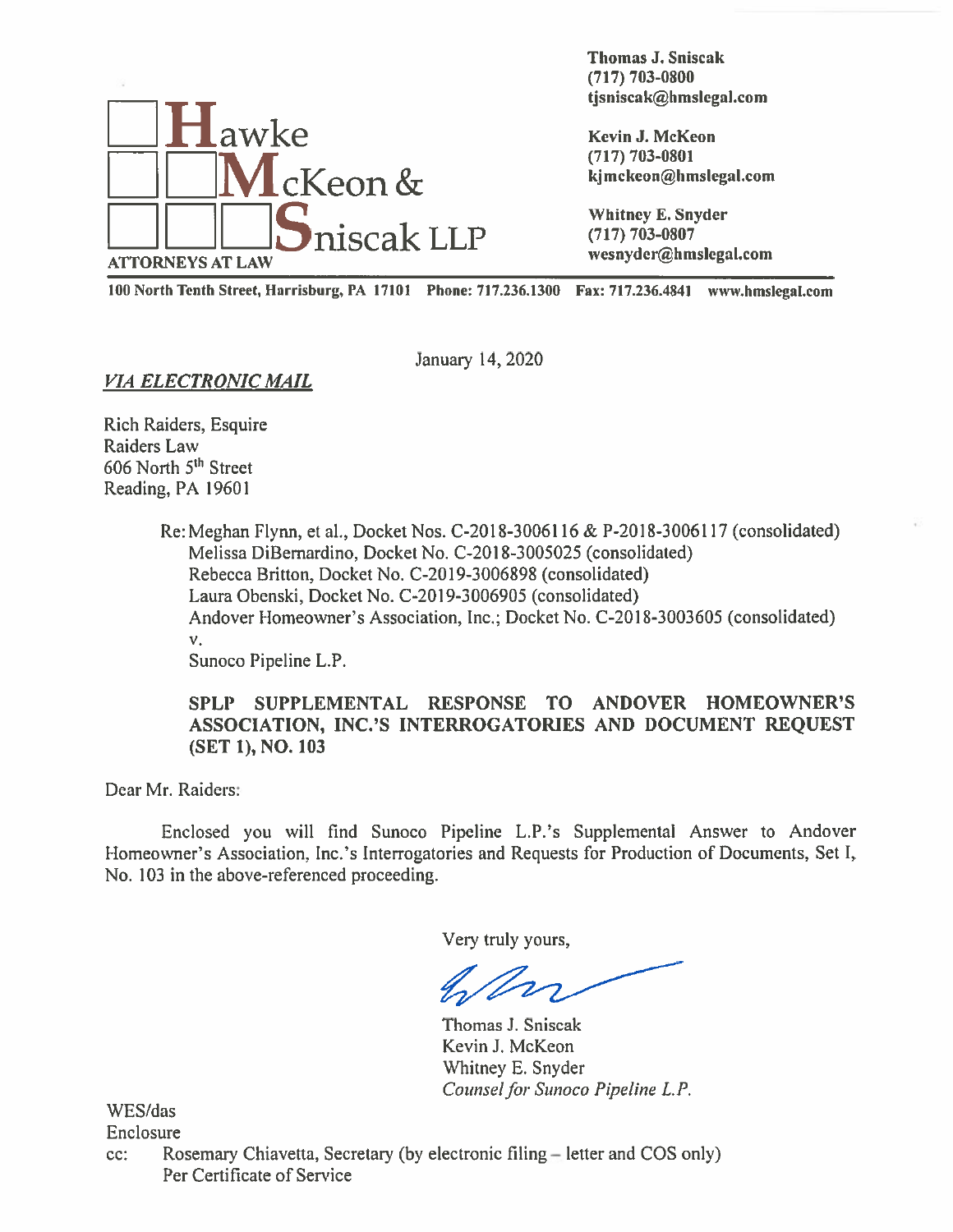## **CERTIFICATE OF SERVICE**

I hereby certify that I have this day served a true copy of the forgoing document upon the

persons listed below in accordance with the requirements of  $\S$  1.54 (relating to service by a party).

## **VIA ELECTRONIC MAIL**

Michael S. Bomstein, Esquire Pinnola & Bomstein Suite 2126 Land Title Building 100 South Broad Street Philadelphia, PA 19110 mbomstein@gmail.com

Counsel for Flynn et al. Complainants

Anthony D. Kanagy, Esquire Garrett P. Lent, Esquire Post & Schell PC 17 North Second Street, 12<sup>th</sup> Floor akanagy@postschell.com glent@postschell.com

Counsel for Intervenor Range Resources - Appalachia LLC

Erin McDowell, Esquire 3000 Town Center Blvd. Canonsburg, PA 15317 emcdowell@rangeresources.com

Counsel for Range Resources Appalachia

Rich Raiders, Esquire Raiders Law 606 North 5th Street Reading, PA 19601 rich@raiderslaw.com

Counsel for Andover Homeowner's Association, Inc.

Vincent M. Pompo Guy A. Donatelli, Esq. 24 East Market St., Box 565 West Chester, PA 19382-0565 vpompo@lambmcerlane.com gdonatelli@lambmcerlane.com

**Counsel for Intervenors** West Whiteland Township, Downingtown Area School District. Rose Tree Media School District

Leah Rotenberg, Esquire Mays, Connard & Rotenberg LLP 1235 Penn Avenue, Suite 202 Wyomissing, PA 19610 rotenberg@mcr-attorneys.com

Counsel for Intervenor Twin Valley School District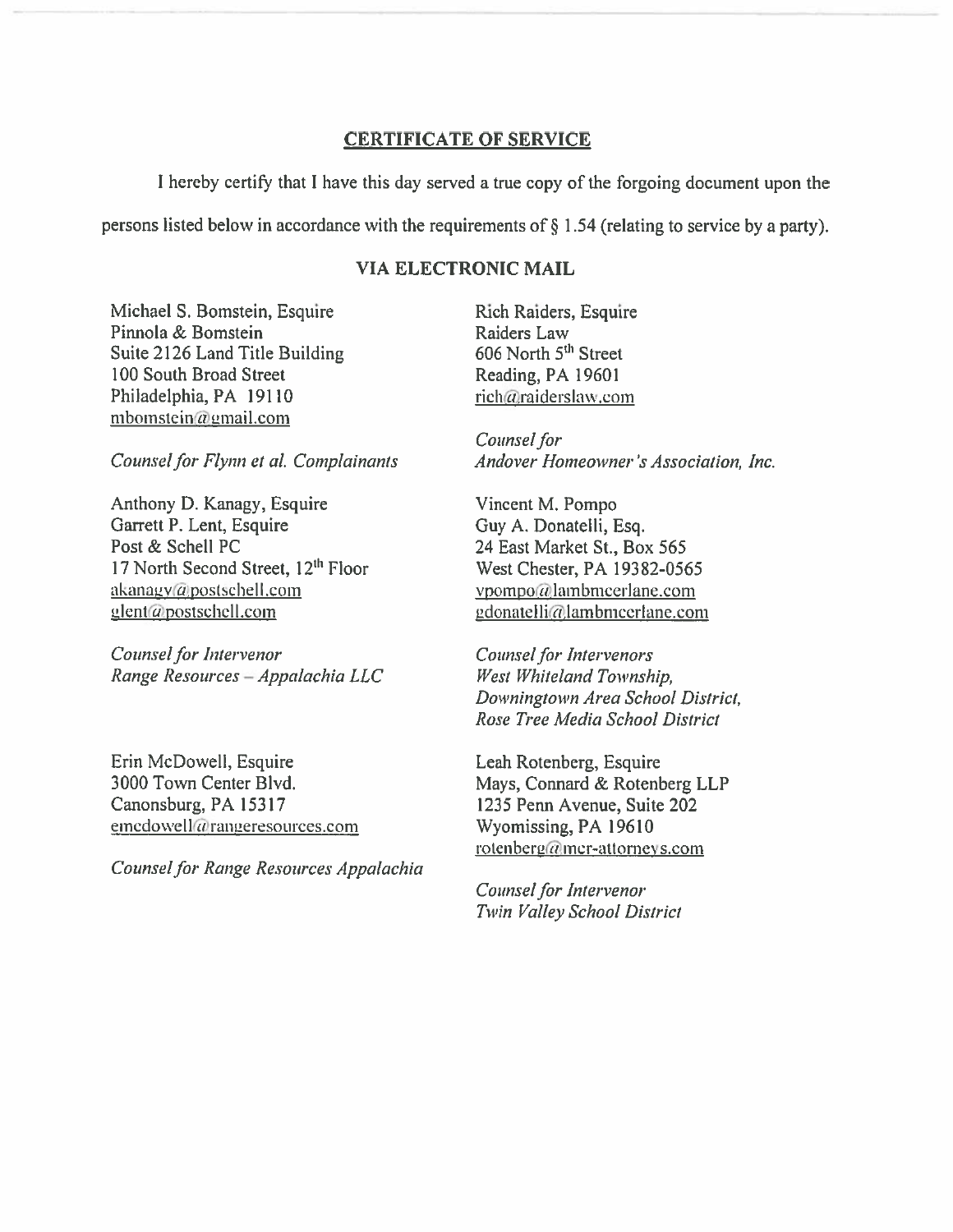Margaret A. Morris, Esquire Reger Rizzo & Darnall LLP Cira Centre, 13th Floor 2929 Arch Street Philadelphia, PA 19104  $mnorris\omega$ regerlaw.com

Counsel for Intervenors East Goshen Township and County of Chester Mark L. Freed Joanna Waldron Curtin & Heefner LP 2005 S. Easton Road, Suite 100 Doylestown, PA 18901 mlf@curtinheefner.com  $jaw(a)$ curtinhee fher.com

Counsel for Intervenor Uwchian Township

Josh Maxwell Mayor of Downingtown 4 W. Lancaster Avenue Downingtown, PA 19335  $imaxwell@downington.org$ 

Pro se Intervenor

James C. Dalton, Esquire Unruh Turner Burke & Frees P.O. Box 515 West Chester, PA 19381-0515  $j$ dalton $a$ utbf.com

Counsel for West Chester Area School District, Chester County, Pennsylvania Virginia Marcille-Kersiake 103 Shoen Road Exton,PA 19341  $v$ kerslake@gmail.com

Pro Se Intervenor

James R. Flandreau Paul, Flandreau & Berger, LLP 320 W. Front Street Media, PA 19063  $iflandreau@pfblaw.com$ 

Counsel for Intervenor Middletown Township

Thomas Casey 1113 Windsor Dr. West Chester, PA 19380  $Tcasevlegal@gmail.com$ 

Pro se Intervenor

Patricia Sons Biswanger, Esquire 217 North Monroe Street Media, PA 19063  $path is wanger@gamma.com$ 

Counsel for County of Delaware

Melissa DiBemardino 1602 Old Orchard Lane West Chester, PA 19380 lissdibernardino@gmail.com

Pro se Complainant

Joseph Otis Minott, Esquire Alexander G. Bomstein, Esquire Ernest Logan Welde, Esquire Kathryn L. Urbanowicz, Esquire Clean Air Council 135 South 19th Street, Suite 300 Philadelphia, PA 19103 Joe minott@cleanair.org abomstein@cleanair.org  $lwell$ eleanair.org kurbanowicz@cleanair.org